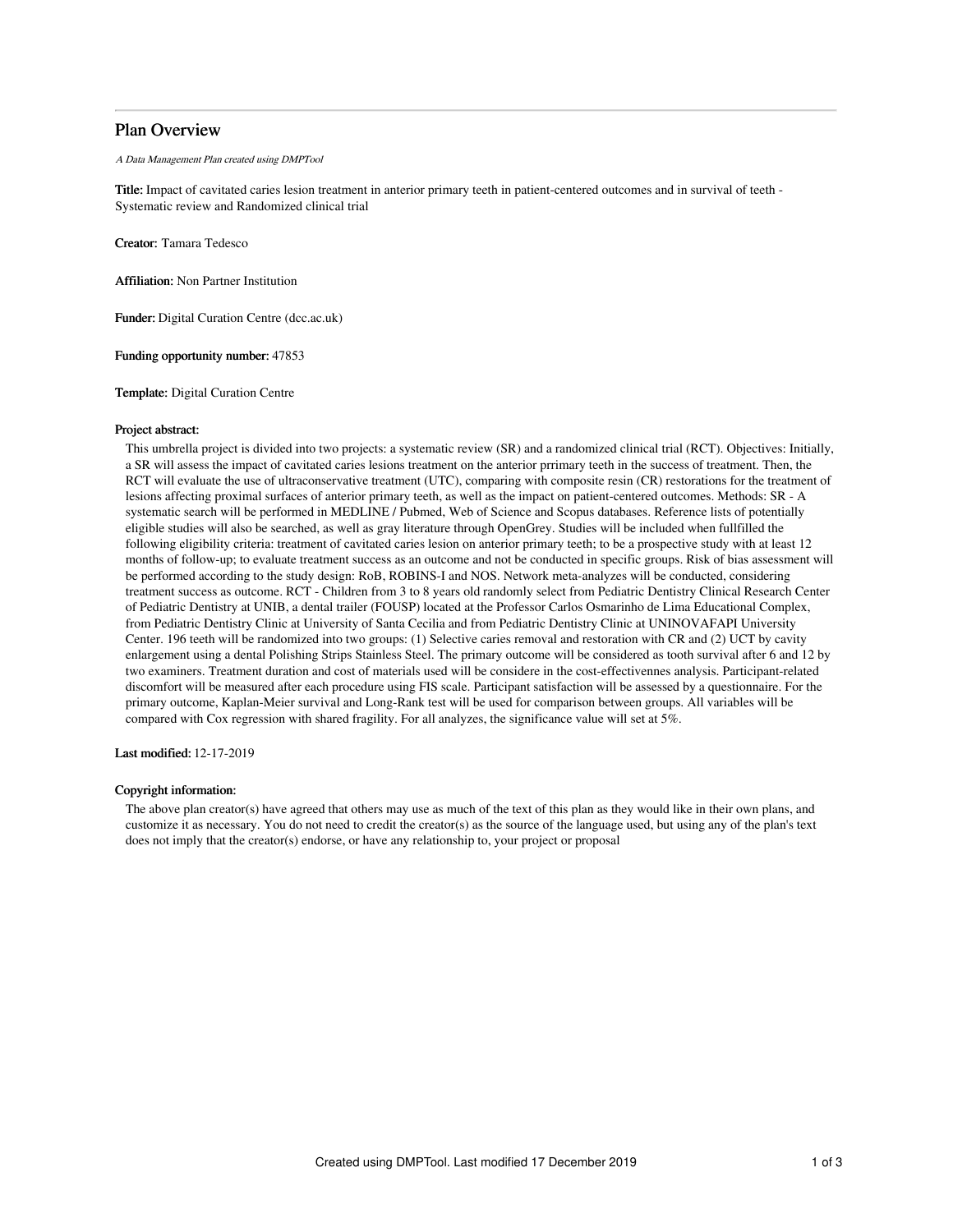# Impact of cavitated caries lesion treatment in anterior primary teeth in patient-centered outcomes and in survival of teeth - Systematic review and Randomized clinical trial

### Data Collection

### What data will you collect or create?

Dados relacionados ao sucesso de diferentes estratégias de tratamento a partir de estudos primários já disponíveis, bem como local de realização do estudo, pacientes incluídos, estratégias de tratamento, tempo de acompanhamento, método de avaliação serão coletados para a revisão sistemática. Para o ensaio clínico, serão coletados dados de sucesso dos dois tratamentos avaliados por examinadores treinados. Serão ainda coletados dados sociodemográficos dos pacientes (idade, sexo), dados de saúde bucal relacionados a essas crianças (experiência de cárie, atividade de cárie, tipo de dentição, número de restaurações) por meio de exame clínico bem como custo das diferentes abordagens de tratamento. Dados sobre percepção do tratamento pela criança e pelos responsáveis serão coletados por meio de questionários.

#### How will the data be collected or created?

Para a revisão sistemática, dois pesquisadores treinados coletarão os dados individualmente. Para o ensaio clínico, os dados serão coletados por meio de questionários aplicados as crianças e aos responsáveis pelas crianças participantes do estudo e por avaliações clínicas feitas por examinadores treinados e calibrados.

### Documentation and Metadata

#### What documentation and metadata will accompany the data?

Question not answered.

### Ethics and Legal Compliance

#### How will you manage any ethical issues?

Todos os dados obtidos serão tabulados por um pesquisador e checados por um segundo. Um número identificador assegurará a confidencialidade dos participantes. Após a desidentificação dos dados, os mesmos serão então armazenados em uma base de dados eletrônica aberta para assegurar a transparência da pesquisa.

#### How will you manage copyright and Intellectual Property Rights (IP/IPR) issues?

Os dados disponibilizados em acesso aberto, quando utilizados, deverão citar a fonte.

#### Storage and Backup

#### How will the data be stored and backed up during the research?

Os dados serão armazenados em nuvem com acesso restrito acessíveis somente para os pesquisadores envolvidos com o projeto.

#### How will you manage access and security?

Os dados serão armazenados em nuvem com acesso restrito acessíveis somente para os pesquisadores envolvidos com o projeto e sobre gerenciamento do pesquisador principal.

### Selection and Preservation

#### Which data are of long-term value and should be retained, shared, and/or preserved?

Question not answered.

#### What is the long-term preservation plan for the dataset?

Question not answered.

### Data Sharing

#### How will you share the data?

Após a finalização do estudo e desidentificação dos dados, os mesmos serão então armazenados em uma base de dados eletrônica aberta para assegurar a transparência da pesquisa.